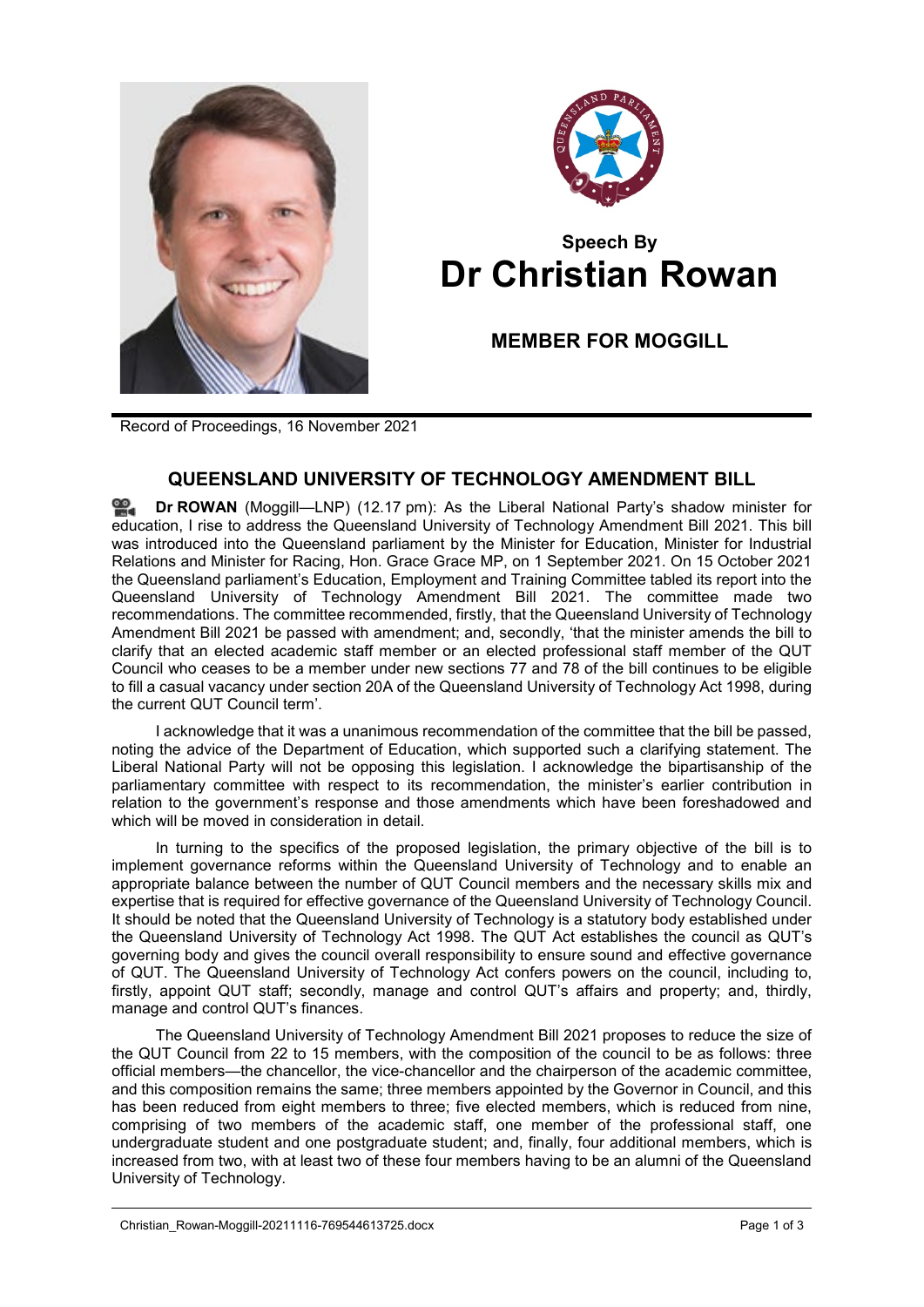As the minister outlined, this streamlining of those governance processes and that reduction to 15—having also served on many professional and corporate boards myself including the Australian Medical Association of Queensland and the Rural Doctors Association of Queensland and other entities—will enhance the functions and the operations with respect to the number of people who will be on the QUT Council. As per the legislation's explanatory notes, the changes to the membership, as I have just outlined, will increase efficiency whilst also providing for an appropriate mix of skills and experience for the purposes of effective governance. It is important to note that the reduction in the number of council members is in accordance with best governance practice and that these changes are also in line with Universities Australia's voluntary code of best practice for the governance of Australian universities.

Following the introduction of the Queensland University of Technology Amendment Bill 2021, the Minister for Education nominated the Education, Employment and Training Committee to further examine and consider the bill and on 3 September this committee invited stakeholders and submitters to make written submissions on the bill, with those submissions closing on 21 September. Three submissions were received by the committee. In addition to the written submissions, the committee received a public briefing about the legislation from the Department of Education on 13 September, with a public hearing and further public briefing held on 30 September 2021.

In relation to the three written submissions received, two of these submissions were in support of the bill and one was against the proposed legislation. The Vice-Chancellor and President of QUT, Professor Margaret Sheil AO, and Ms Leanne Harvey, Vice-President (Administration) and Registrar of QUT, provided a submission in support of the legislation, as did Griffith University's Vice-Chancellor and President, Professor Carolyn Evans. Both of these submissions stated that the proposed model brings the Queensland University of Technology into alignment with other modern university councils and allows for more efficient and effective governance. In contrast, the National Tertiary Education Union provided a submission which rejected the proposed bill, with the main concerns being that the proposed legislation in its view favoured the preferences of QUT management and that the proposals did not have broad community support, with the legislation also diminishing transparency and accountability.

I would like to note some points of difference and concerns which were raised in relation to the consultation process. As per the Queensland University of Technology's own consultation process, the first consultation round took place between June and August 2019, with the second round of consultation occurring between August and October 2020 and a third consultation round taking place in July 2021. Concerns were raised that the number of responses appeared to be low, with only 11 written responses from the nearly 65,000 emails which were distributed by QUT seeking feedback. On this point, the National Tertiary Education Union noted in its submission the low response rate and suggested that, with no changes being made to the bill based on the responses received, the bill was, in essence, representing the preferences and views of QUT management and not the broader community. Whilst I note that the Department of Education offered a response to the concerns raised by the National Tertiary Education Union through the committee's examination of the legislation, as we heard before from the minister a detailed response has been tabled by the government in relation to those concerns which were raised.

I also take this opportunity, as the minister has done, to acknowledge the work of QUT, because it is one of Queensland's and Australia's most esteemed universities with approximately 50,000 registered students. Work has occurred between QUT and many of our secondary schools in relation to fostering combined vocational education and training and to assist with students as they transition from high school education into the tertiary sector. In my own electorate of Moggill, students from Kenmore State High School attend QUT to undertake a number of different courses. Importantly as well with QUT, it has many distinguished researchers who are contributing vital work not only here in Queensland but across Australia.

Recently I had the opportunity to meet with the Queensland University of Technology's distinguished professor Lidia Morawska, who has been named on the TIME100 annual list as one of the most influential people in the world. In the innovation category she was recognised alongside other visionaries and world leaders including Elon Musk. She was recognised for her groundbreaking research in relation to air quality as a means of preventing the airborne transmission of COVID-19 and other similar airborne viruses. I know that she has been in discussions with various state jurisdictions about some of those matters and also the work that is being progressed by the government here in Queensland. As the Liberal National Party's shadow minister for education, I want to acknowledge her work as a researcher at QUT.

The other group that I want to quickly recognise in relation to QUT is the Australian Centre for Health Services Innovation, which is also achieving world-leading translational research to improve the quality and value of healthcare service delivery. In fact, on 3 November this year the Australian Centre